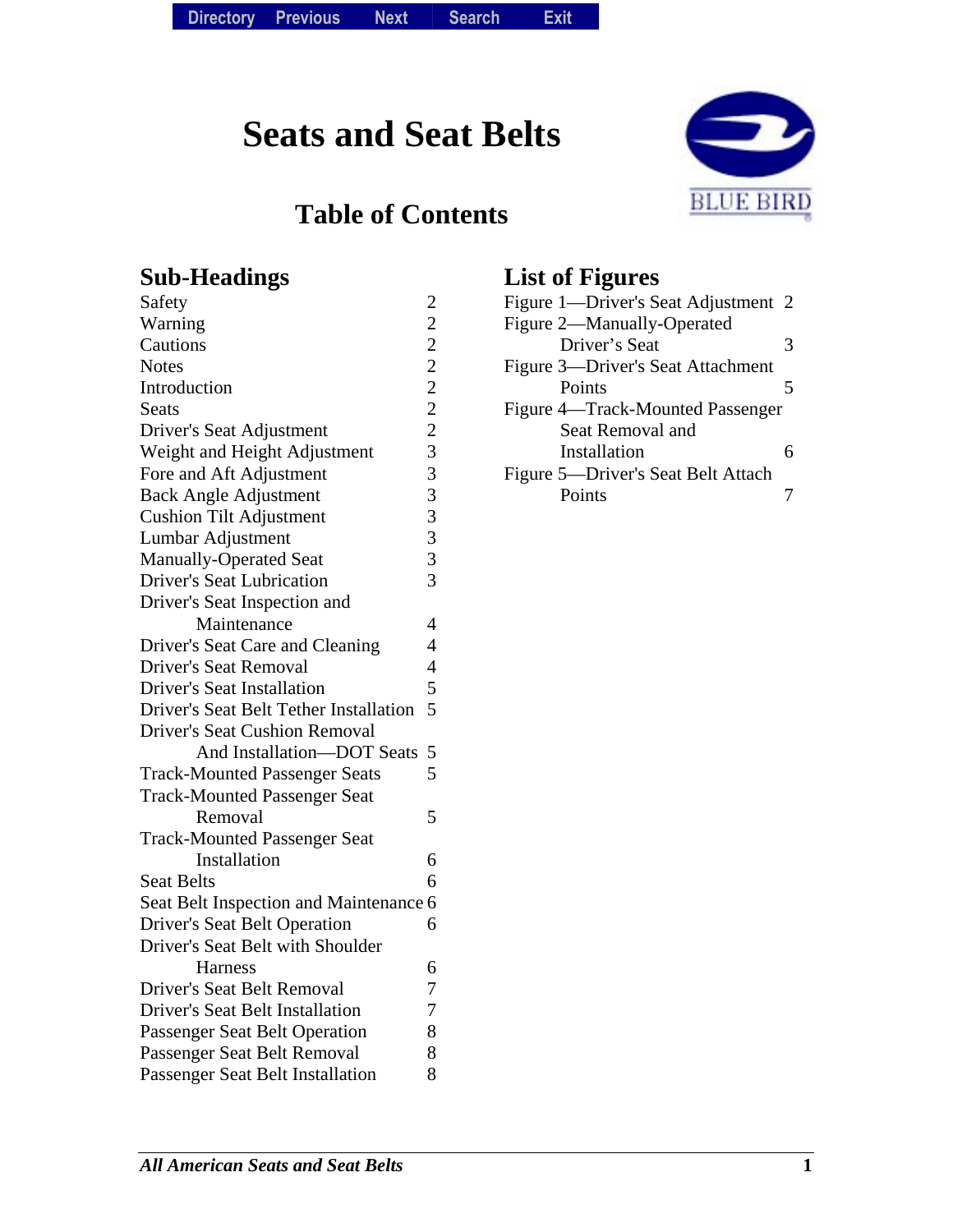**Directory Directory Previous** *Previous* **Next Search** *Search***Exit** *Exit*

# **Seats and Seat Belts**

## **Safety**

The purpose of this safety summary is twofold. First, it is to help ensure the safety and health of individuals performing service and maintenance on, or operation of, this Blue Bird product. Second, it is to help ensure protection of equipment. Before performing any service, maintenance or operating procedure on this product, individuals should read and adhere to the applicable warnings, cautions and notes located throughout this Blue Bird Service Manual.

# **Warnings**

Warnings apply to a procedure or practice that, if not correctly adhered to, could result in injury or death. Particular attention should be paid to sections of this manual where warnings appear.

# **Cautions**

Cautions apply to a procedure or practice that, if not correctly adhered to, could result in damage to or destruction of equipment.

# **Notes**

Notes are used to explain, clarify, or otherwise give additional insight for a given subject, product or procedure. Please note that on occasion, notes too may advise of potential safety issues.

# **Introduction**

The seating in your Blue Bird All American bus is designed for your safety and comfort. The bus seating meets or exceeds

FMVSS222 School Bus Passenger Seating and Crash Protection.

#### **Caution**

*Do not attempt to modify the location of the passenger seats in your Blue Bird All American without reading the FMVSS222 specifications.* 

#### **Note**

*There are federal mandates governing the proper placement and installation of school bus passenger seats. If it is necessary to repair or replace any of the seating in your Blue Bird All American bus, reference the removal and installation section.* 

#### **Seats**

#### **Driver's Seat Adjustment**

#### **Warning**

*Do not attempt to adjust the driver's seat while vehicle is in motion. A sudden, unexpected adjustment to the driver's seat while vehicle is in motion, could result in serious injury or death.* 



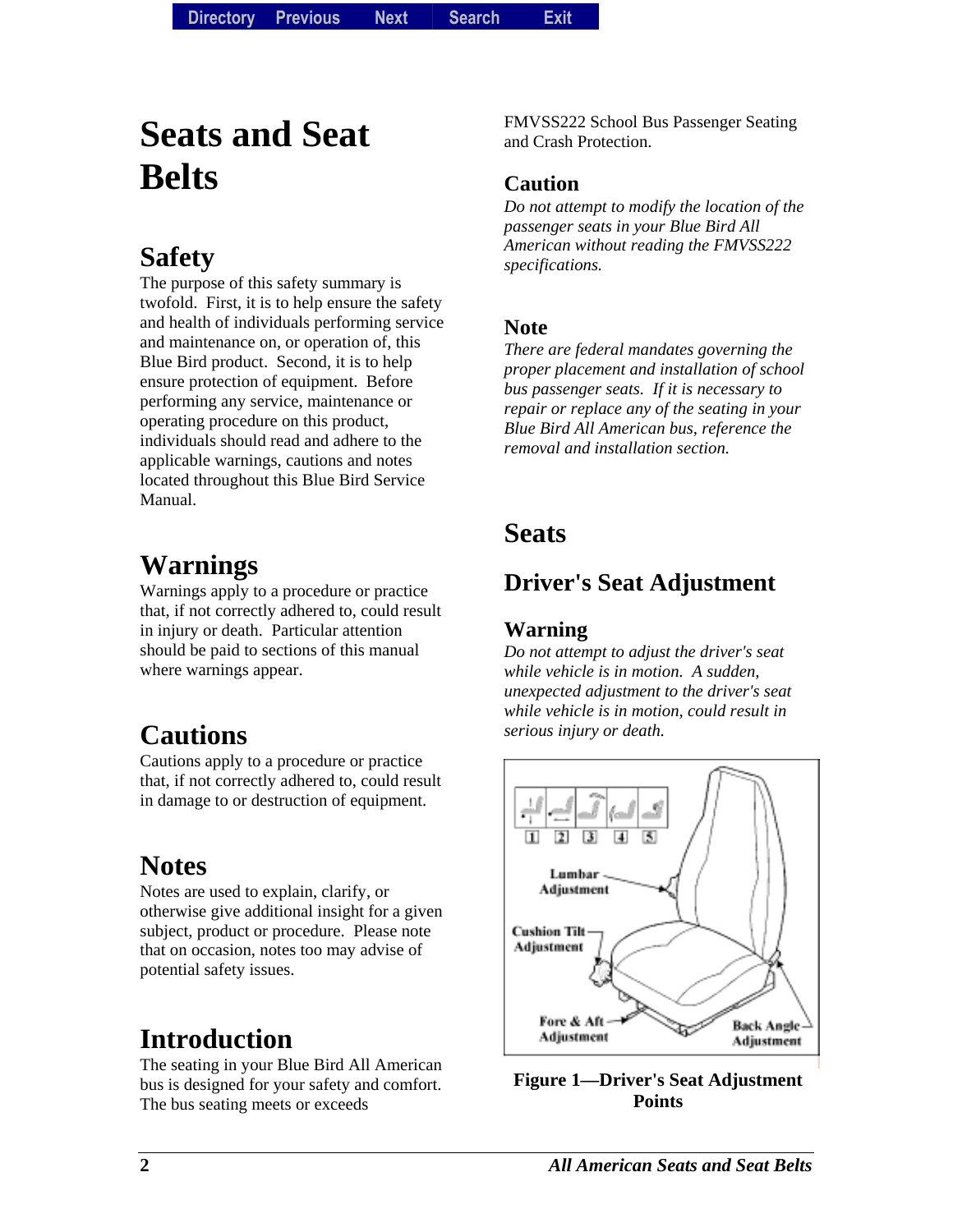#### **Weight and Height Adjustment**

To adjust, push valve knob in to raise seat and pull out to lower seat. When properly adjusted, the seat should neither top nor bottom against the end limits of the vertical travel, under normal driving conditions. Adjustment position should also provide for driving visibility and vehicle control. **Figure 1—Driver's Seat Adjustment Points.** 

#### **Fore and Aft Adjustment**

Hold lever to the left to adjust seat position forward or backward.

### **Back Angle Adjustment**

Lean forward slightly to remove pressure from seat back. Hold the handle rearward to adjust to any position within the seat's range.

### **Cushion Tilt Adjustment**

Rotate seat tilt knob to decrease or to increase seat tilt.

### **Lumbar Adjustment**

Rotate knob forward to increase or rearward to decrease the support in the lumbar area.

### **Manually-Operated Seat**

To adjust seat position forward or backward, hold lever (**Figure 2, A**) to the left.

To adjust the height:

- 1. Loosen handle in front (**Figure 2, B**).
- 2. Lift height adjust handle on side.
- 3. Slowly sit or stand to position seat at desired height.
- 4. Release height adjust handle prior to applying full weight.
- 5. Tighten handle in front.
- 6. Fasten and adjust seat belt.

To adjust the back angle, lean forward slightly to remove pressure from seat back. Hold the handle (**Figure 2, C**) rearward to adjust to any position within the seat's range.



**Figure 2—Manually-Operated Driver's Seat** 

# **Driver's Seat Lubrication**

#### **Caution**

*Lubricants can damage vinyl. Use caution around upholstery.* 

- The moving parts of the driver's seat require occasional lubrication for ease of operation, as well as the longevity of the seat. Lubrication also prevents excessive wear.
- White lithium-based grease in an aerosol can is currently available, and is recommended by Blue Bird Corporation.
- Motor oil 10W30 or 10W40 will also provide adequate lubrication, although it may not be as easy to apply.
- All moving part joints, tilt pivots, slide forward. Back adjustment and vertical motion pivots (4 total) require lubrication.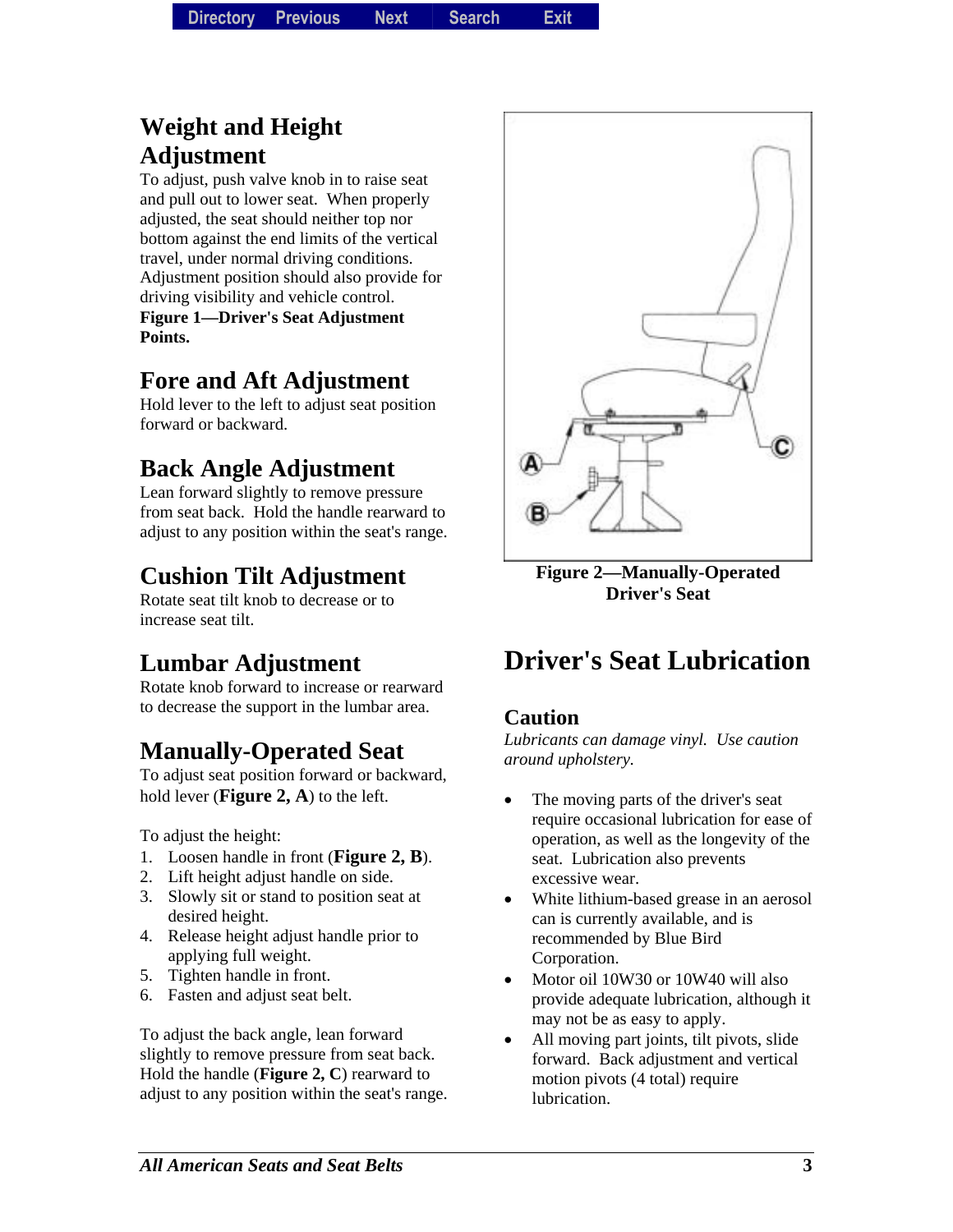### **Driver's Seat Inspection and Maintenance**

Blue Bird seats are built to meet Federal Motor Vehicle Safety Standards. To provide safer passenger transportation, the following inspections should be done.

- 1. Inspect and retighten seat leg and wall side mounting bolts every 90 days.
- 2. Inspect and retighten cushion attachments with a Phillips head screwdriver each week.
- 3. Inspect upholstery for cuts and tears every 90 days.
- 4. If torn, remove upholstery by removing the staples at the bottom front of seat back, or bottom of cushion.

#### **Note**

*School bus seats are equipped with a special foam back pad. When the pad is damaged, replace with an approved replacement part.* 

#### **Driver's Seat Care and Cleaning**

It is imperative that the interior of the bus is kept clean; seats are an important part of this maintenance. Regular cleaning and care will prolong the life of the seats and improve the general appearance.

#### **Dirt and Soil**

Most dirt and soil may be removed with soap and warm water solution. If a stain is persistent, a stiff bristle brush may be used. Fabric covered seats should be rinsed with clean water after stain is removed.

#### **Paint, Tar and Asphalt**

Paint, tar and asphalt stains may become permanent if not cleaned immediately. Remove stain immediately, using a damp cloth and kerosene. Rub the stain gently, using small strokes.

#### **Nail Polish and Lacquer-based Stains**

Immediately soak up as much as possible with a dry cloth. Any remaining stain may be removed with a nonflammable cleaning fluid, such as Tuff Stuff<sup>™</sup> or Armorall™ cleanser. Rinse thoroughly with clean water.

#### **Gum, Grease and Shoe Polish**

Immediately remove as much as possible. Shoe polish can permanently stain, if left unattended for a long period. Clean any remaining stain with a Tuff Stuff™ or Armorall™ cleanser.

#### **Ink**

Immediately remove stain using a damp cloth and alcohol.

### **Driver's Seat Removal**

- 1. Remove two (2) bolts and washers from seat belt tether assembly., if equipped. **Figure 3—Driver's Seat Attachment Points.**
- 2. Remove six (6) bolts from seat base mount and floor.



**Figure 3—Driver's Seat Attachment Points** 

#### **Note**

*Manual seat information not included.*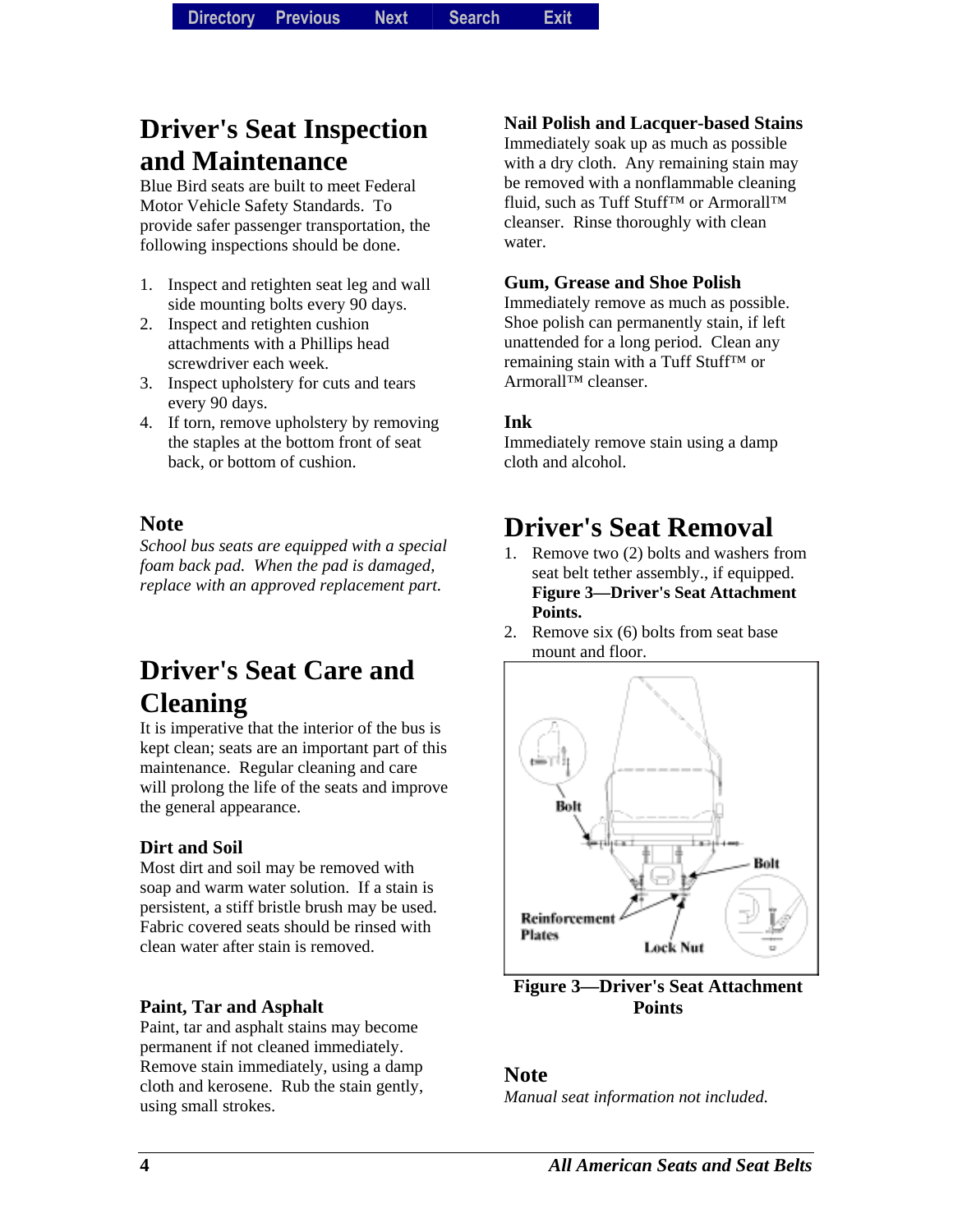# **Driver's Seat Installation**

- 1. Clean the six (6) bolts, removing dirt and grease.
- 2. Apply Loctite™ 242 Blue to five or six threads.
- 3. Install six (6) bolts and washers into the driver's seat mount.
- 4. Torque the six (6) bolts 15 to 20 footpounds.

#### **Driver's Seat Belt Tether Installation (Air Seat Only)**

- 1. Install two (2) washers and two (2) bolts.
- 2. Hand-tighten two (2) bolts. **Figure 3— Driver's Seat Attachment Points.**

#### **Caution**

*If washers are not installed, belt will not function as designed.* 

### **Driver's Seat Cushion Removal and Installation-DOT Seats**

#### **Warning**

*If seat cushions are removed for maintenance, they must be re-installed using the following instructions. Failure to comply with these instructions could result in injury from unattached seat cushions in the event of an accident.* 

#### **Caution**

*Do not remove front swivel clamps.* 

#### **To Remove the Seat Cushion**

1. Loosen (do not remove) the two front swivel type clamps at the front

underside of the cushion, with a Phillips tip screwdriver.

- 2. Rotate the swivel clamps to clear the front retaining channel frame.
- 3. Lift the forward edge of seat cushion 2 to 3 inches and pull cushion forward to remove.

#### **To Install New or Replace Cushions**

- 1. Place the rear edge of cushion down on the base portion of the seat frame, lifting the forward edge 2 to 3 inches.
- 2. Slide the cushion to the rear edge to engage the positive type clamp into the rear-retaining channel.
- 3. Lower the forward edge to the frame, making sure the swivel clamps are inside the frame and the positive type clamps are secure on the rear-retaining channel.
- 4. Rotate the swivel clamp to engage the forward retaining channel frame.
- 5. Tighten with a Phillips tip screwdriver until clamps no longer rotate.

## **Track-Mounted Passenger Seats**

If your Blue Bird All American bus is equipped with track-mounted passenger seats and you relocate a row of seats to accommodate wheelchairs, you must observe rules of spacing and placement. See FMVSS222 School Bus Passenger Seating and Crash Protection.

#### **Track-Mounted Passenger Seat Removal**

- 1. Remove flange nut from the anchor bolt at the seat/barrier foot. **Figure 4— Track Mounted Passenger Seat Removal and Installation.**
- 2. Lift seat frame up to expose the anchor bolt.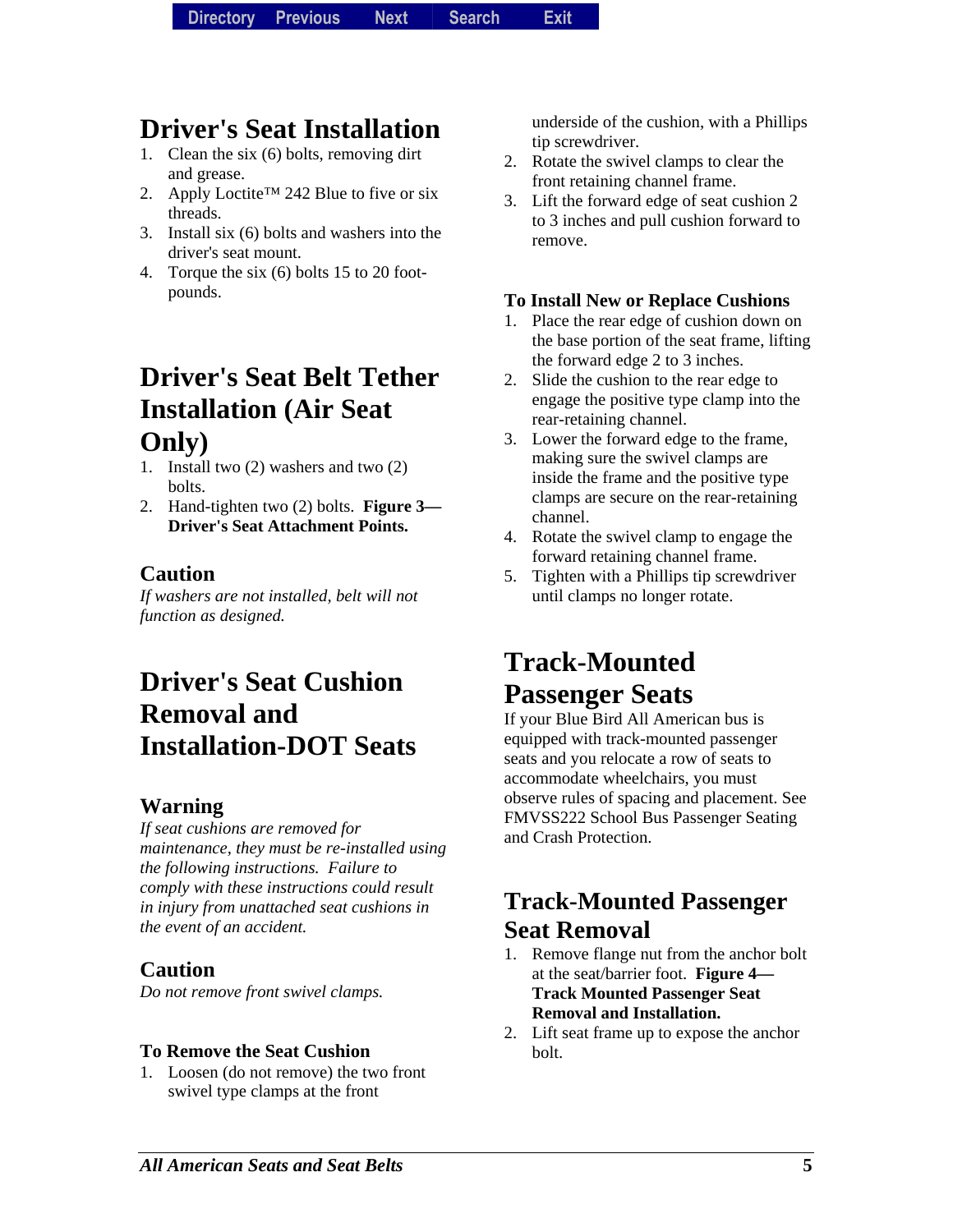**Directory Directory Previous** *Previous* **Next Search** *Search***Exit** *Exit*



**Figure 4—Track-Mounted Passenger Seat Removal and Installation** 

#### **Track-Mounted Passenger Seat Installation**

- 1. Set seat/barrier down on the anchor bolt and positioning clip.
- 2. Torque flange nut 34 to 37 foot-pounds.

### **Seat Belts**

#### **Seat Belt Inspection and Maintenance**

The seat belts and their attachments must be inspected on a weekly basis. Check seat belt buckles and adjustment option to ensure proper operation.

If necessary, lubricate seat belt buckles with a graphite lubricant.

If a seat belt buckle is found inoperable, replace immediately.

#### **Caution**

*Do not bleach or re-dye the seat belt webbing. Such processing may severely weaken the assembly.* 

If there are any defects in the webbing of the seat belt (i.e., torn or frayed), the seat belt

must be replaced as soon as possible to ensure passenger or driver safety. Handwash seat belt webbing with warm water and a mild soap. Rinse thoroughly and dry in shaded area.

# **Driver's Seat Belt Operation**

#### **Warning**

*Be sure the lap belt is fitted snugly around the hips and not the waist. Failure to do so may increase the chance of injury in the event of a collision.* 

The driver's seat belt should be worn at all times when the vehicle is being driven.

Blue Bird driver's seat belts have automatic locking retractors and are self-adjusting.

The seat belts also have an anti-cinch device that prevents the belt from tightening uncomfortably as the vehicle is driven.

Withdraw an ample length of the seat belt from retractor(s) to allow engagement of the buckle halves.

Engage buckle halves and allow retractor to withdraw belt to a snug, comfortable fit.

Pull seat belt from retractor after it has been withdrawn to ensure the automatic locking mechanism is operating properly.

The seat belt can be released by pushing down in center of buckle.

#### **Driver's Seat Belt with Shoulder Harness**

The driver's seat belt should be worn at all times when the vehicle is being driven.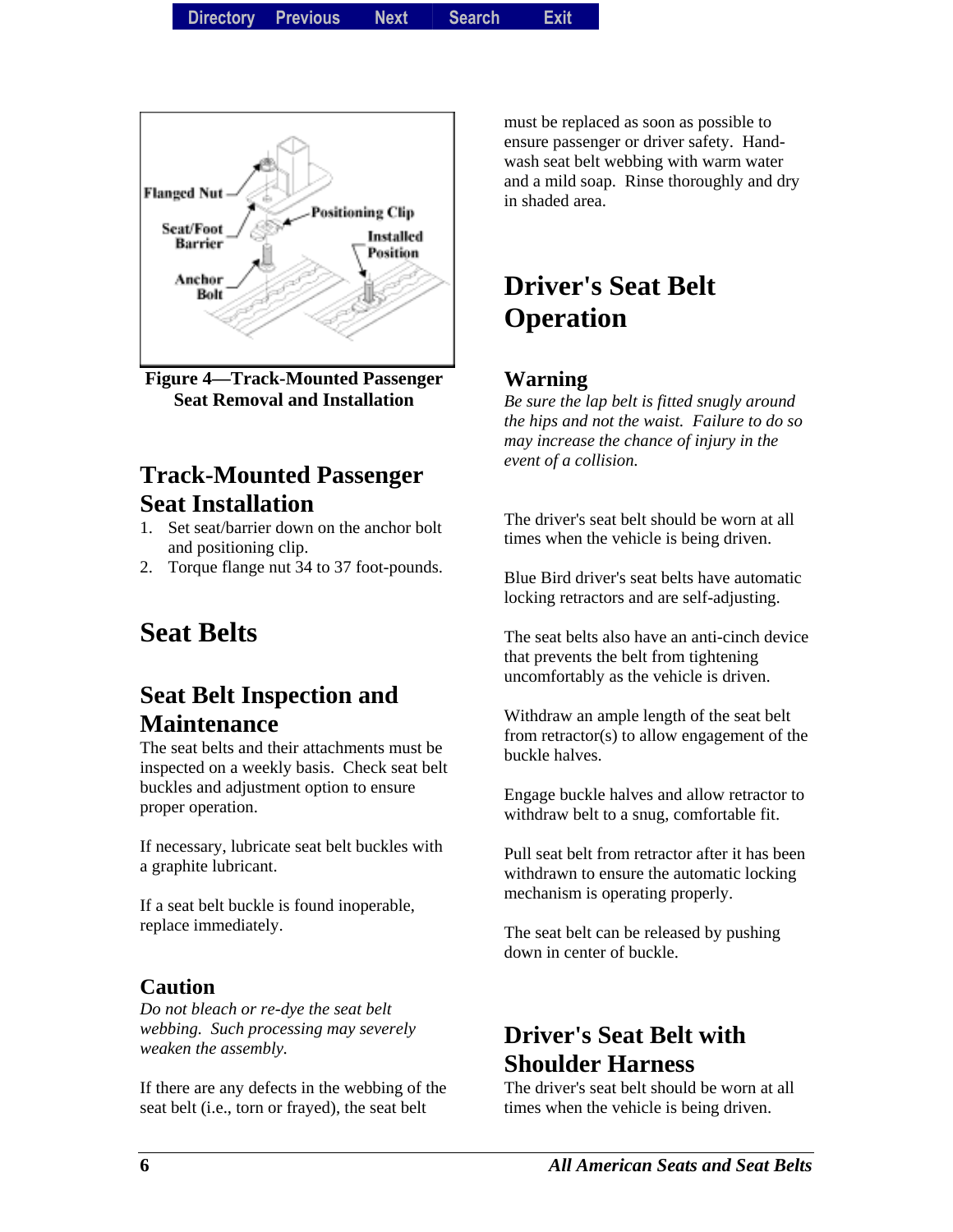The driver's seat belt shoulder harness is an emergency locking lap belt. The harness may be either emergency locking or automatic locking, depending on the seat belt option chosen.

The emergency locking retractor used for all shoulder harness, and specified lap belts, is dual sensitive. The emergency locking retractor engages when the vehicle tips 15 degrees or more, or if the belt speed exceeds a preset rate.

Automatic locking retractors for specified lap belts are self-adjusting. Adjust the shoulder belt bracket upward for taller drivers downward for shorter drivers, or until maximum comfort is achieved.

To use, withdraw an ample length of seat belt from retractor(s) to allow engagement of buckle halves. Engage buckle halves and allow retractor to draw belt to a snub, comfortable fit. The seat can be released by pushing button in center of buckle.

# **Driver's Seat Belt Removal**

- 1. Remove one (1) capscrew and flat washer at seat belt retractor. **Figure 5— Driver's Seat Belt Attach Points.**
- 2. Remove one (1) shoulder bolt and flat washer at the header assembly.
- 3. Remove two (2) screws at the header assembly.
- 4. Remove one (1) bolt from the mounting bracket. **Figure 5—Driver's Seat Belt Attach Points.**
- 5. Remove two (2) bolts and washers from seat belt tether assembly. **Figure 5— Seat Belt Attach Points.**
- 6. Remove one (1) lock nut, one (1) reinforcement plate and one (1) bolt from floor.



**Figure 5—Driver's Seat Belt Attach Points** 

#### **Driver's Seat Belt Installation**

- 1. Clean bolt, removing dirt and grease.
- 2. Apply Loctite™ 242 Blue to five (5) or six (6) threads.
- 3. Install one (1) bolt, one (1) reinforcement plate, lock nut and washer into floor.
- 4. Torque nut on bolt 15 to 20 foot-pounds.
- 5. Install two (2) bolts and washers at the rear of the driver's seat. **Figure 5— Driver's Seat Belt Attach Points.**
- 6. Install one (1) bolt at the mount bracket. **Figure 5—Driver's Seat Belt Attach Points.**
- 7. Install one (1) flat washer and one (1) shoulder bolt at the header assembly
- 8. Install one (1) capscrew and flat washer at seat belt retractor. **Figure 5— Driver's Seat Belt Attach Points.**
- 9. Install two (2) screws at the header assembly.